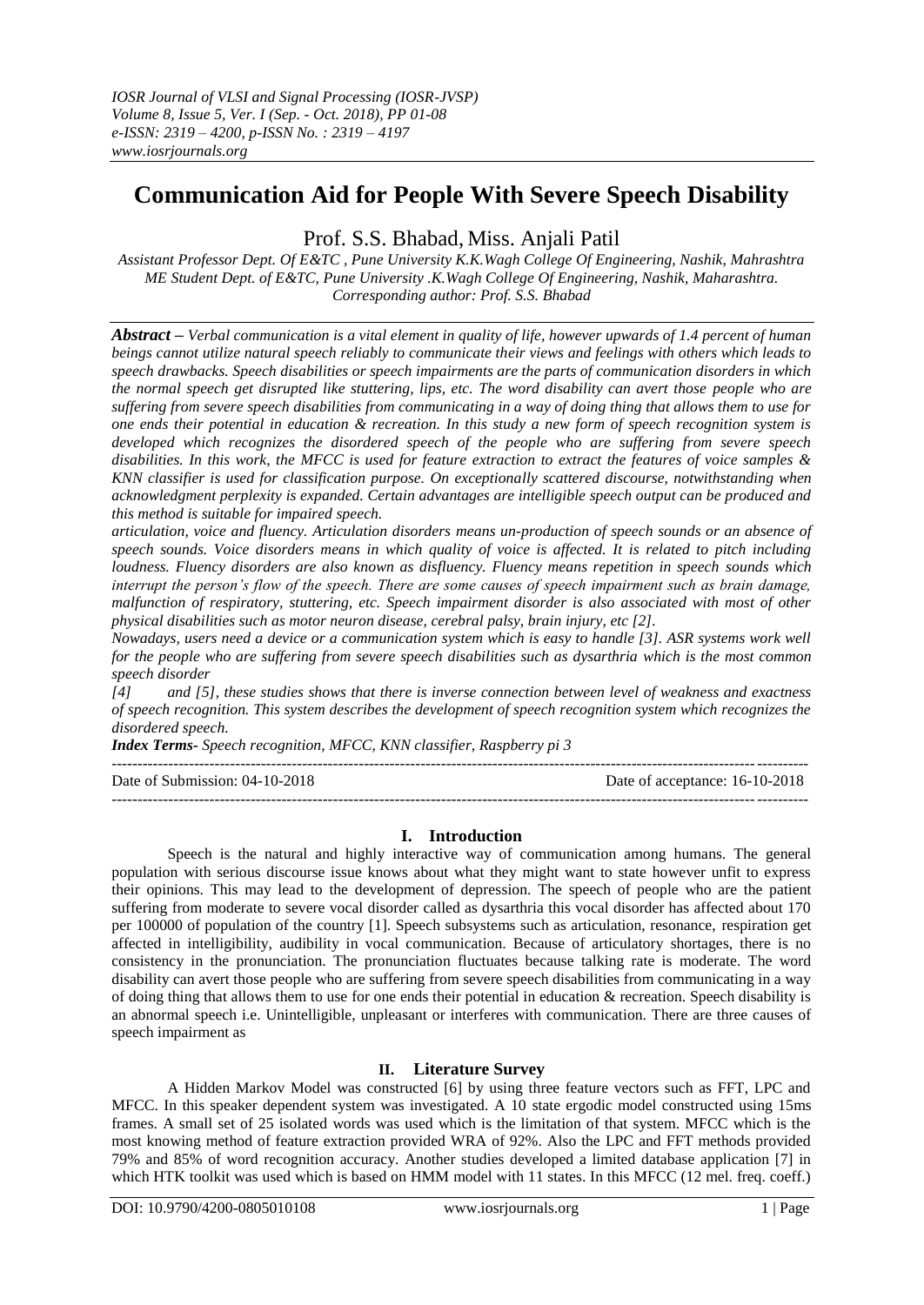derived from 26 channel filter bank with 25ms analysis window with 10ms frame rate. Results of studies such as the recognition rate of preparation phase increased from 88.5% to 95.4%. Speech controlled ECS less accurate but faster to use than other scanning systems.

In one of the study an application of 10 state ergodic hybrid structure [8] constructed as handheld system for dysarthric disordered speech recognition system. In this an

HMM/ANN hybrid structure used (10 state) with MFCC (speech signal which is sampled at 11 KHz) coefficients which are extracted from 15ms frames with the window size 30ms.System performance affected by other environmental noise. Digit data provided high recognition accuracy than word. This system provides high accuracy for dysarthria data which is most common speech disorder. A new form of VIVOCA device was constructed [9] for the people who are suffering from highly speech disorders. VIVOCA catches disordered speech of the speaker & construct the messages from the recognized speech which are converted to synthetic speech. An HMM hybrid structure used with 11 states and Baun Welch algorithm was used with MFCC method for feature extraction (26 channel filter bank with 25ms analysis window), 10ms frame rate were used. It limits the performance in real usage situation. This communication device provides good recognition performance about 96% of accuracy.

A brief survey on speech recognition was presented to provide technical perspective and progress in the field of communication [10]. The study shows the comparison of known techniques which are used in the different stages of speech communication system. A speech recognition system was investigated using LPC feature extraction technique[11]. Results show that the WRA increases as increasing the value of coefficients. In one of the study shows the detailed description of feature extraction technique using MFCC which is the most commonly used in the ASR systems [12]. Results shows the effect of normalization, down sampling and changes in the parameters like linear spacing, window size. Classification was done by using minimum distance classifier. More accuracy achieved for down sampling than normalization.

One of the representations learning system for the people who are suffering from vocal weaknesses due to dysarthria converts disordered verbalization to synthesized verbalization or text was investigated [13] which recognize the sequential patterns of the varying length utterance. In this study ESHMM i.e. Example Specific Hidden Markov Model which is based on HMM constructed per class by using 5 to 10 utterance. Word recognition accuracy of Example specific hidden markov model gives better results than conventional HMM & DNN model. SR which is based on HMM which gives most flexible approach. Fundamental progress of STT conversion based on Raspberry Pi was constructed [14] in which online STT engine used. Online STT engine were used by using linux commands so that the speech signal easily processed and recognizes the text. Previous studies shows that the repeated practice can get better effect [15] in the stabilizing the target utterance.

By referring all the previous studies, we have developed a speech recognition system for the people who are suffering from severe speech disorders. This system can recognizes the disordered speech with maximum accuracy than the previous investigation.

#### **III. System Description**

Speech signal is an efficient method of communication. And because of this researcher making observations have thought of using speech for effect on one another between machine and man as it provides higher rate of efficiency. Speech is a continuous time varying signal. In this study we have developed a speech recognition system which recognizes disordered speech of the people who are suffering from severe speech disabilities. Speech recognition algorithms divided into two types such as speaker dependent and speaker independent. The goal of speaker dependent framework is to

constructing a system to acknowledge exceptional voice samples of people. Speaker independent system includes recognizing the word articulated by the speaker. Furthermore, it can be again divided into unique word detection and continuous speech acknowledgment [16].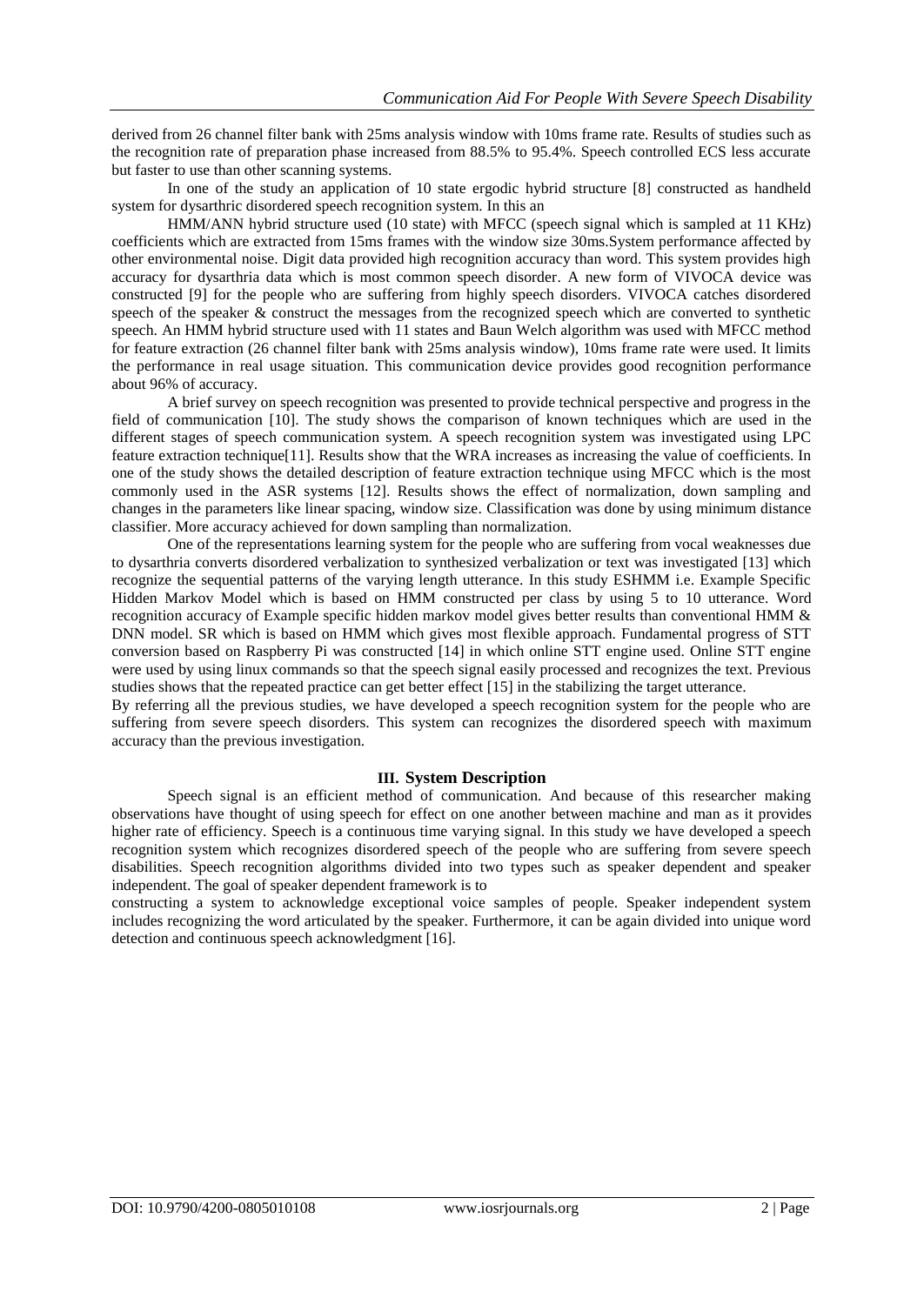

**Fig.1: Schematic Representation Of Speech Recognition System**

In this system we have used raspberry pi 3 . MFCC method is used for feature extraction of the voice samples and for the classification purpose the KNN classifier is used. With the specific end goal to extract the features, the voice sample is taken as an information as input. After that the features are extracted from that speech signal of each sample. Then those features given to the classifier which is KNN classifier for the classification purpose. In this KNN classifier the Euclidian distance function is used to find the particular class which one is its K-NN which is measured by a distance function. After getting the k nearest neighbor distance the resulting output get displayed.

### **A. Speech Recognition**

In previous studies, automatic speech recognition depends on the hybrid or measurable model, for example, Hidden Markov Models. These models are prepared on several hours in which the information recorded by numerous speakers. The automatic verbalization apperception system is not suitable for the speakers with highly verbalization disorders because of the material is variable factor and it is excessively not quite the same as would be expected discourse utilized as a part of the preparation models. For speaker dependent recognition in which the WRA decreases with expanding the huge vocabulary size [17].This minimization is exponentially increases when the input speech is highly variable. So in the training phase, the speech recognition systems can be re-created utilizing both the using both the training or preparation samples as well as the collected samples with the user preparing application which produces recognizer with high accuracy and variety in the speaker's speech. And then this procedure can be rehashed.B. FEATURE EXTRACTION (MFCC):

Feature extraction is a procedure that extracts a little measure of data or information from the voice signal which can be utilized to represent every verbalizer Feature extraction intends to convert a signal into a kind of parametric representation for further investigation and processing. The verbalization signal is a gradually or gradually time varying signal. MFCCs predicated on critical bandwidth of human auditory perceiver with frequency, it gets distributed straightly at low and logarithmically at high frequencies which gets utilized to capture consequential characteristics. A frame size of 20 milliseconds is utilized for the feature extraction from the verbalization signal.

- 1. Frame Blocking: The perpetuate verbalization signal is divided into number of frames i.e. N samples with the adjacent frames which are disunited by M. (M<N).
- 2. Windowing: The window applied to those frames to minimize the discontinuities between the frames. If the window is defined as  $w(n)$ ,  $0 \le n \le N-1$ , then the result of windowing is,

yl(n)=x1(n)w(n);  $0 \le n \le N-1$ .......(1) For hamming window,  $\omega(n) = 0.54 - 0.46 \cos[\frac{2\pi n}{n}] \dots (2)$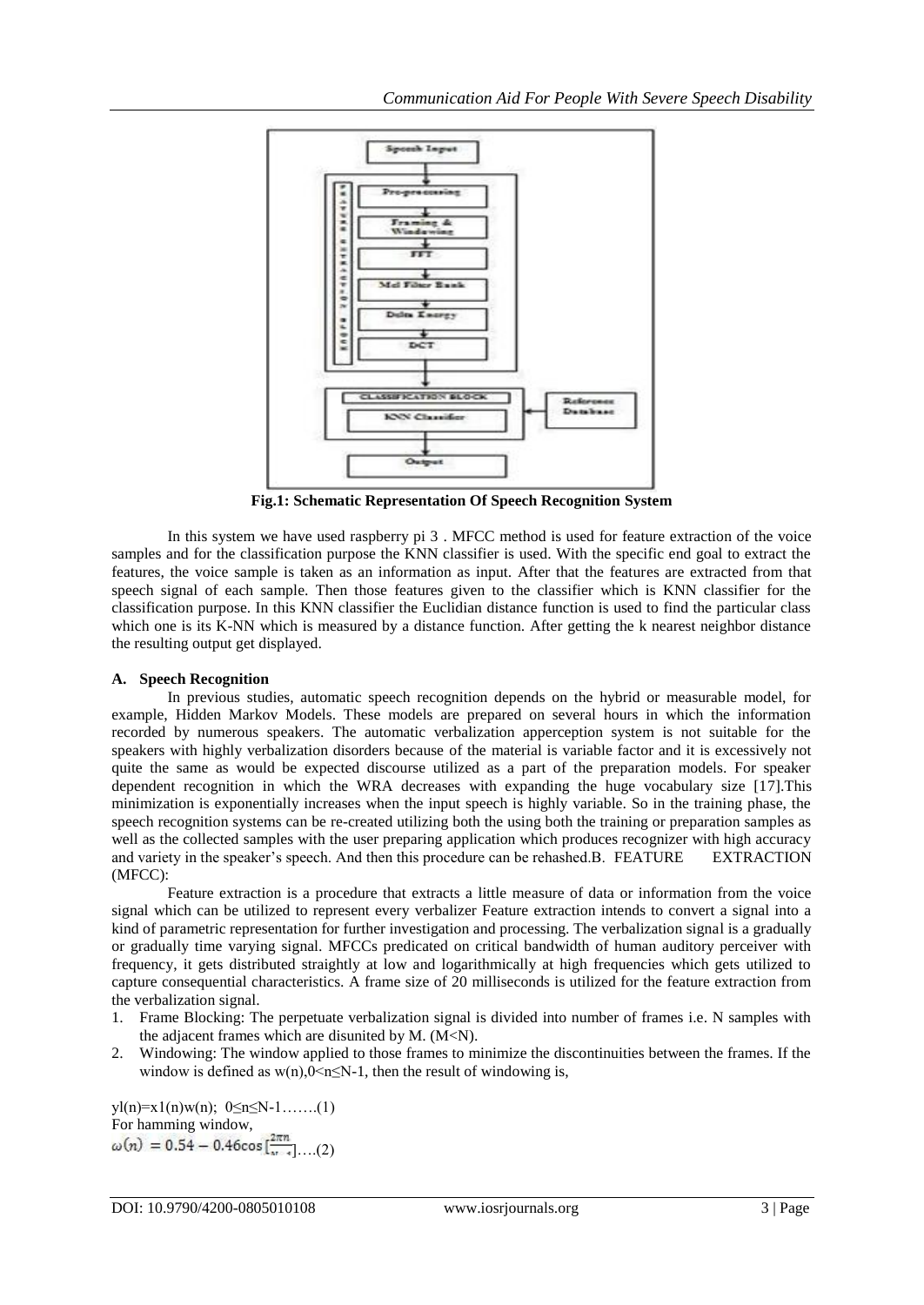3. FFT: The FFT convert each frame of sub samples into frequency domain. FFT minimizes the computation time and as well as complex multiplications. FFT is an expeditious algorithm which is utilized to implement the DFT as,

$$
X_n = \sum_{k=0}^{N-1} xk e^{-2\pi jkn/N}, n = 0,1,2,\ldots,N-1
$$

4. Mel-frequency Wrapping: The human recognition of frequency contents of sunds for verbalization signal does not follow a linear scale. Formula to calculate mels as below,

mel( f ) =  $2595*log10(1+f/700)$ …….(4)

The filterbank is applied in frequency domain. The width of the triangular filter fluctuates so the center frequency is included in the critical band.

5. Cepstrum: Cepstrum is the FT of logarithm of autospectrum.. The numbers of coefficients are obtained after wrapping. At long last, the (IDFT) is used to estimate the cepstral coefficients. So, it changes log domain coefficients into frequency domain. The result is called as MFCC. By using (DCT) the mel cepstrum coefficients gets converted into time domain. Formula to calculate MFCC as,

$$
c_{n=\sum_{k=1}^{K}(\log S_k)\cos\left[n\left(k-\frac{1}{2}\right)\frac{\pi}{K}\right]}, \quad n=1,2,\ldots,K
$$
  
......(5)

#### C. **Classification (K-NN Classifier**):

K-NN is an easiest classification model that show that stores every single accessible case and characterizes new cases in view of a likeness measure (e.g., separate capacities). K-NN is likewise utilized as a part of the statistical estimation. It is supervised learning calculation algorithm. It characterizes the new information such as input speech signal which is based on the nearest neighbor classifier. It figure least distance between the input information as a speech signal and the training samples. The K-NN decided lager part voting of the closest neighbor class for the information signal. The input information speech sample will compare with all the training speech samples and then the K-NN decides the high response time. In this study, for every one of the information signal, least separation from input information signal to the training as a preparation signal is calculated to find the classification of the training as preparation database. An Euclidean distance function is utilized to compute how every one of the training database of the voice samples to the test signals that is being analyzed. Euclidean Distance can be calculated as:

$$
d_E(x, y) = \sum_{i=1}^{N} \sqrt{x_i^2 - y_i^2}
$$

According to this the minimum distance gets measured and the resultant outputs get displayed.

#### D. **Raspberry Pi 3 Model B:**

The Raspberry Pi is a charge card estimate arrangement of little single-board PCs to advance the educating of essential software engineering in schools and in creating nations.

In this study we have used Raspberry pi 3 model B.RAM of 1GB which is remains same as Raspberry pi 2 as wellas graphics capabilities, provided by the Video Core IV GPU.We have installed some libraries in Raspberry Pi which are usedin the programming of feature extraction and classification.Libraries such as scipy, numpy, etc which are used formathematical calculations, etc. Raspberry Pi 3 inbuilt having on-board Wi-Fi and Bluetooth. Wi-Fi, wireless keyboards, andwireless mice. In this study Python as a programming languageis used for feature extraction as well as classification purpose.This system is used in multiple systems such as in medicalapplications, security monitoring, health care, home automation,etc. .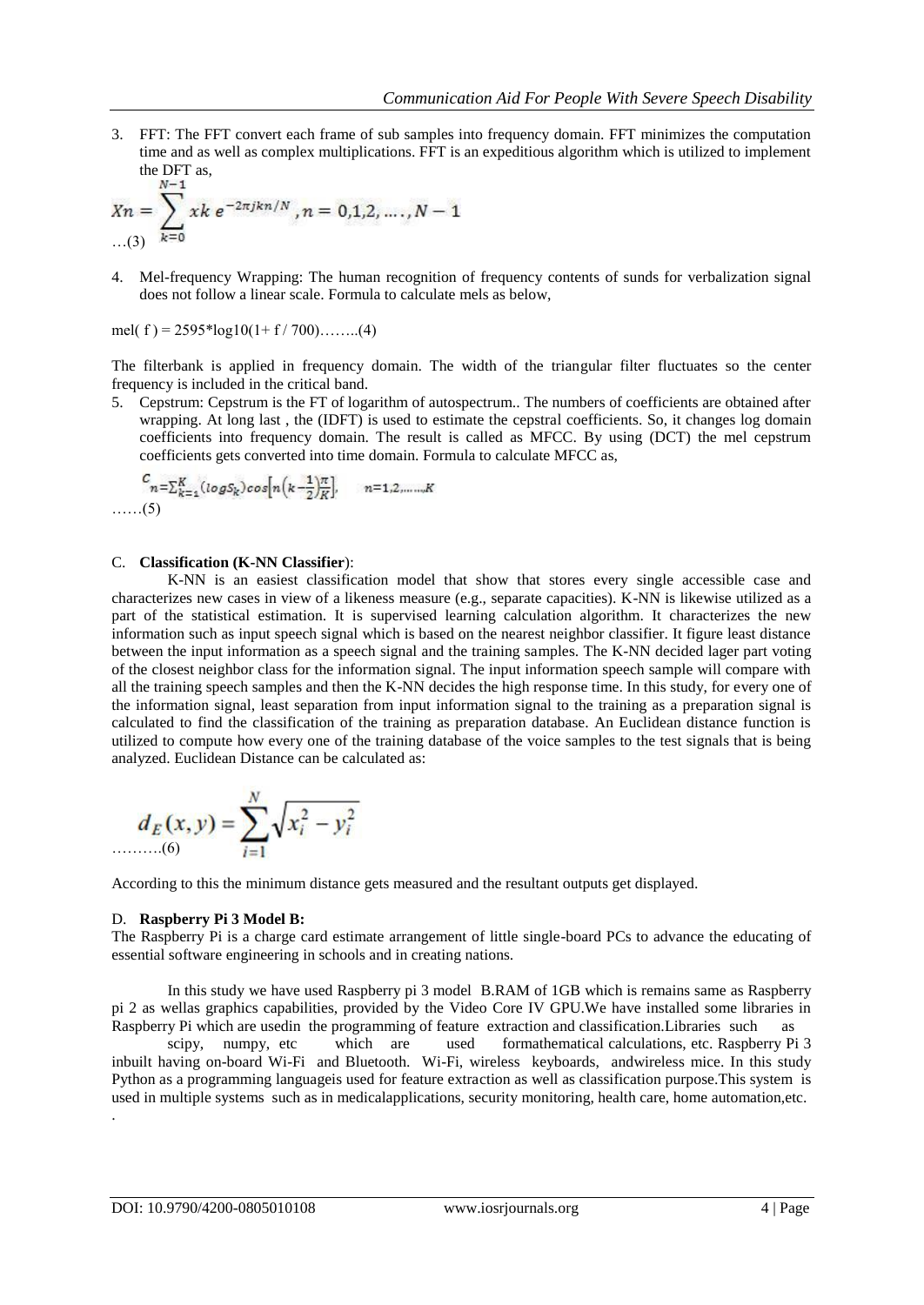## **E. Database**:

We have used speech of the severe speech disordered speakers. We have recorded 26 alphabets of each of the speaker.

We have used total 390 samples. A class of 15 samples each.

### **IV. Results**

## **1. Confusion Matrix**

|   |   |   | ٥ |              |    |    |    |    |    |   |    |    |    |    |   |   |    |    |   |   |   |   |   |   |  |
|---|---|---|---|--------------|----|----|----|----|----|---|----|----|----|----|---|---|----|----|---|---|---|---|---|---|--|
| 挡 |   | d |   |              |    |    |    |    | ë  | ă |    |    | ð  | ŏ  | ₿ | ð | ŏ  |    | B | ć |   | ö | 1 | õ |  |
|   | n |   | ö | ł            | ō  | õ  |    | ΟI | ð  | ŭ | o  | ö  | ð  | ō  | 1 | ō | ōí |    |   | Ð |   | ¢ |   |   |  |
| ₿ | ō | 绉 | ø | I            | ō  |    |    |    |    |   |    | õ  | đ  |    | ö |   | ō  | I  | ō |   |   |   |   |   |  |
| Ď | ō |   | 빏 | ă            | ö  |    | Ď  | ōí | ā  | ŭ | ö  | ö  | ō  | o  | 1 | ō | õÍ |    | D | ö | õ |   |   |   |  |
| ö |   |   |   | $\mathbf{1}$ |    | ð  | ŏ  | ö  | ø  |   | ō  | ö  | d  | Đ  | ō | ō | õ  |    | 1 | Ð | õ |   | ß | ō |  |
| Ï | ō | ô | ō | ō            | ٩l | đ  | 1  | α  | ö  | đ | õ  | ö  | ō  | ŏ  | ô | õ | 6  | ı  | ō | ō | ō | ö | ø | õ |  |
| ٥ | ٥ | 1 | ō | 1            | öl | 10 | ó  | α  | ĭ  | ō | ٥  | ō  | ō  | ö  | ö | õ | ø  | ö  | ö | ø | ō | d | ø | ō |  |
| ĭ |   | ö | ö | o            | ō  | d  | 51 | ö  | ä  | ö | ö  | ö  | ٥  | ō  | ŏ | đ | o  | ō  | ō | ø | õ | D | 1 |   |  |
| 1 |   |   | ö | ă            |    | ð  | Ď  | 16 | ă  | 2 | ő  | ó  | ŭ  | ø  | ö | ō | ō. | ö  | ö | ø |   | ö | ö | 2 |  |
| 1 |   |   |   |              |    |    | Ď  | o  | 55 | ĭ | ŏ  | ō  | ō  | o  | ō | ŭ | ō  |    | ٥ |   |   |   | ö | ō |  |
| 1 |   |   | ō | đ            |    |    | ó  | o  | ĭ  | y | ö  | ó  | ŭ  | ō  | ٥ | ā | ōł |    | ō | o |   |   | 1 | ā |  |
| ö | ō |   | ö | ó            | Ď  |    | Ï  | ö  | đ  | ö | 11 | ó  | ž  | ō  | ö | ā | ó  | ö  | ٥ | ö | ō |   | Ď | ö |  |
| 1 |   |   |   |              |    |    | Ď  |    | đ  | d | 2  | 10 | ō  | ö  | ö | ā |    |    | ö | Ď |   |   | ŏ | ō |  |
| ö |   |   |   |              |    |    |    |    | đ  | ž | ö  | ã  | 11 | Ó  | ö | d | ø  |    | ö | t |   |   |   |   |  |
| 1 |   |   |   |              |    |    |    |    |    | d |    | ö  | đ  | 55 | t |   | õ  |    |   | ž | ô |   |   |   |  |
| Ď |   |   |   | ż            |    |    |    |    |    |   |    | ö  | d  |    | Ħ | ğ |    |    | ö |   |   |   | t |   |  |
|   |   |   |   |              |    |    |    |    |    | ž |    |    | đ  |    |   | ÿ |    |    |   |   |   |   |   |   |  |
|   |   |   |   |              |    |    |    |    |    |   |    | ö  | ă  |    | ŏ | ă | 訪  |    | ö |   |   |   |   |   |  |
| ŏ |   | ž |   |              |    |    |    |    |    |   |    |    |    |    |   | ğ | ö  | 11 |   | ó |   |   |   |   |  |
|   |   |   |   |              |    |    |    |    | đ  | d |    | õ  | đ  |    |   | d | ól |    | Ħ | t |   |   | ö |   |  |
|   |   |   |   |              |    |    |    |    | ã  |   | õ  | õ  | đ  | 1  |   |   | ō  |    | ¢ |   |   |   | ŏ | o |  |
|   |   |   |   |              |    |    |    |    |    |   |    |    | ğ  |    | ¢ | ğ |    |    | 1 | ¢ |   |   | ğ |   |  |
|   |   |   |   | ğ            | b  |    | ŏ  |    | d  | ö |    | ö  | d  |    |   |   | ö  | ö  |   | ì |   |   | ö |   |  |
|   |   | ä | õ | õ            | ۵  | õ  | 1  |    | ă  | ŏ | ö  | ¢  | ă  | õ  | ₿ | ŏ | d  |    | ă | ø |   | ö | ş |   |  |
| ö |   | õ | ¢ | ē            |    | ö  | ₿  |    | đ  | ă | ö  | õ  | ð  | ō  | õ | ă | ¢ļ | ₿  | õ | ō |   | ¢ | ₿ | 頶 |  |
| Ď |   |   |   |              |    |    |    |    |    |   | ö  | ó  | d  |    |   | ă | ö. | 1  |   | ö |   |   | é | d |  |

Table No.: Confusion Matrix

## $\Box$  Accuracy = (TP + TN)/(P+N) Total Accuracy is gives as:  $\Box$

| А | 95.38% | N                         | 98.46% |
|---|--------|---------------------------|--------|
|   |        |                           |        |
| в | 96.92% | $\circ$                   | 98.20% |
| c | 97.17% | P.                        | 98.46% |
| D | 97.94% | $^{\circ}$                | 98.46% |
| Ε | 95.64% | R                         | 98.71% |
| F | 97.43% | s                         | 96.92% |
| G | 98.46% | т                         | 98.20% |
| н | 96.66% | u                         | 96.41% |
|   | 96.66% | v                         | 97.94% |
| J | 96.66% | w                         | 97.43% |
| к | 95.64% | $\boldsymbol{\mathsf{x}}$ | 96.92% |
|   | 98.46% | Y                         | 97.69% |
| M | 98.20% | z                         | 98.71% |
|   |        |                           |        |

**Table No.2:** Accuracy Of Every Alphabet

#### Total Accuracy= 97.45%

We achieved better accuracy as compared to the accuracy of previous studies. We have used 390 speech samples which contain normal and abnormal speech in the form of alphabets.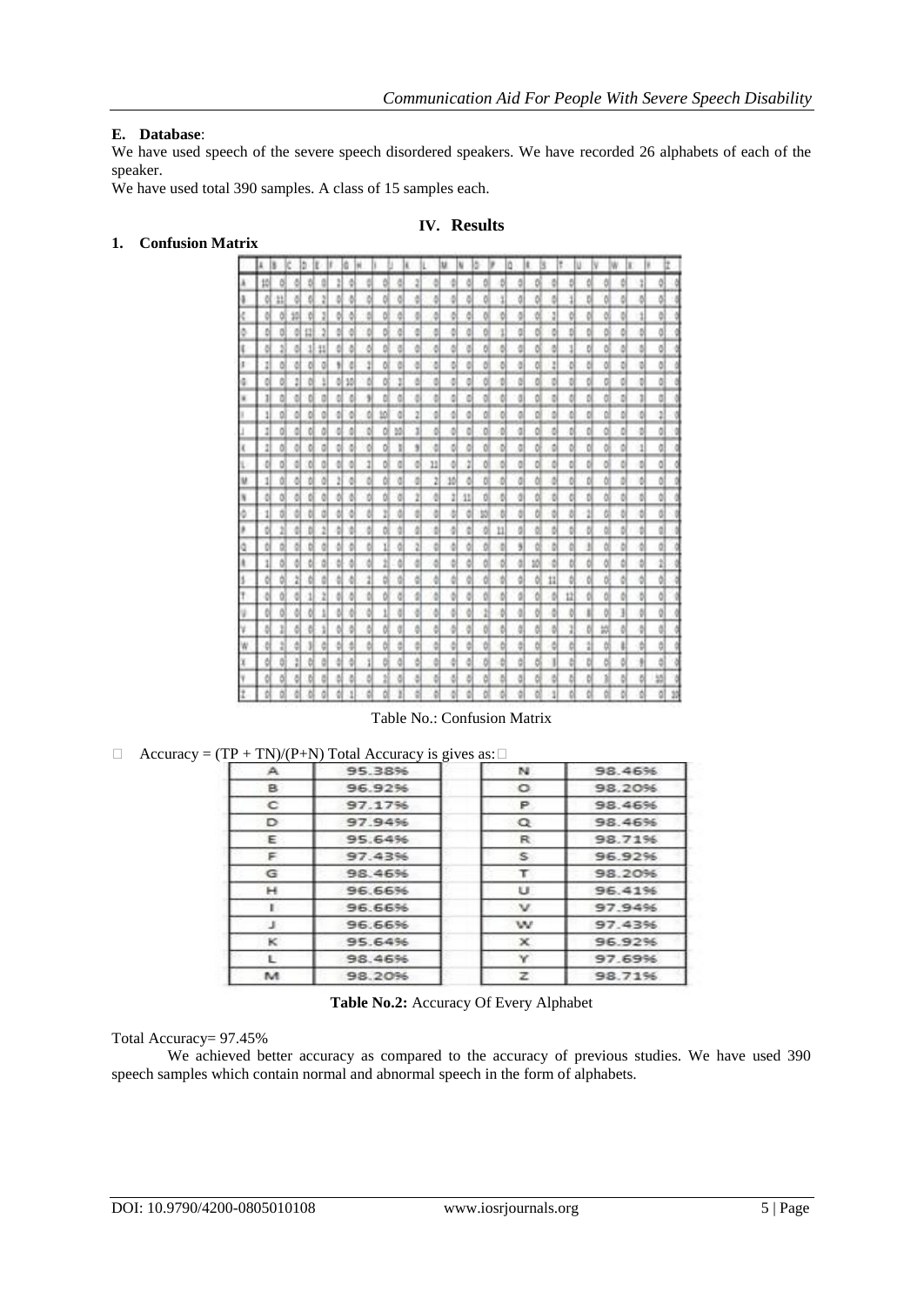2. Cross Correlation Between Normal & Abnormal Alphabet U:



**Fig.:2:** Cross Correlation Signal

3. Power Spectrum Of Alphabet H:



Fig:3: Power Spectrum

4. Spectrogram Plot Of Normal & Abnormal Aphabet P:



**Fig.:4:** Spectrogram Plot

## **5. Final Experimental Results:**

In this Study we get the following results such as Figure. 5 shows the input speech signal which is given as an input to the system. Figure 6 shows the extracted signal of input speech signal. After that it calculates the minimum distance to the training database by using Euclidean Distance function in the K-NN classifier. Figure 7 shows the resulting output in alphabet.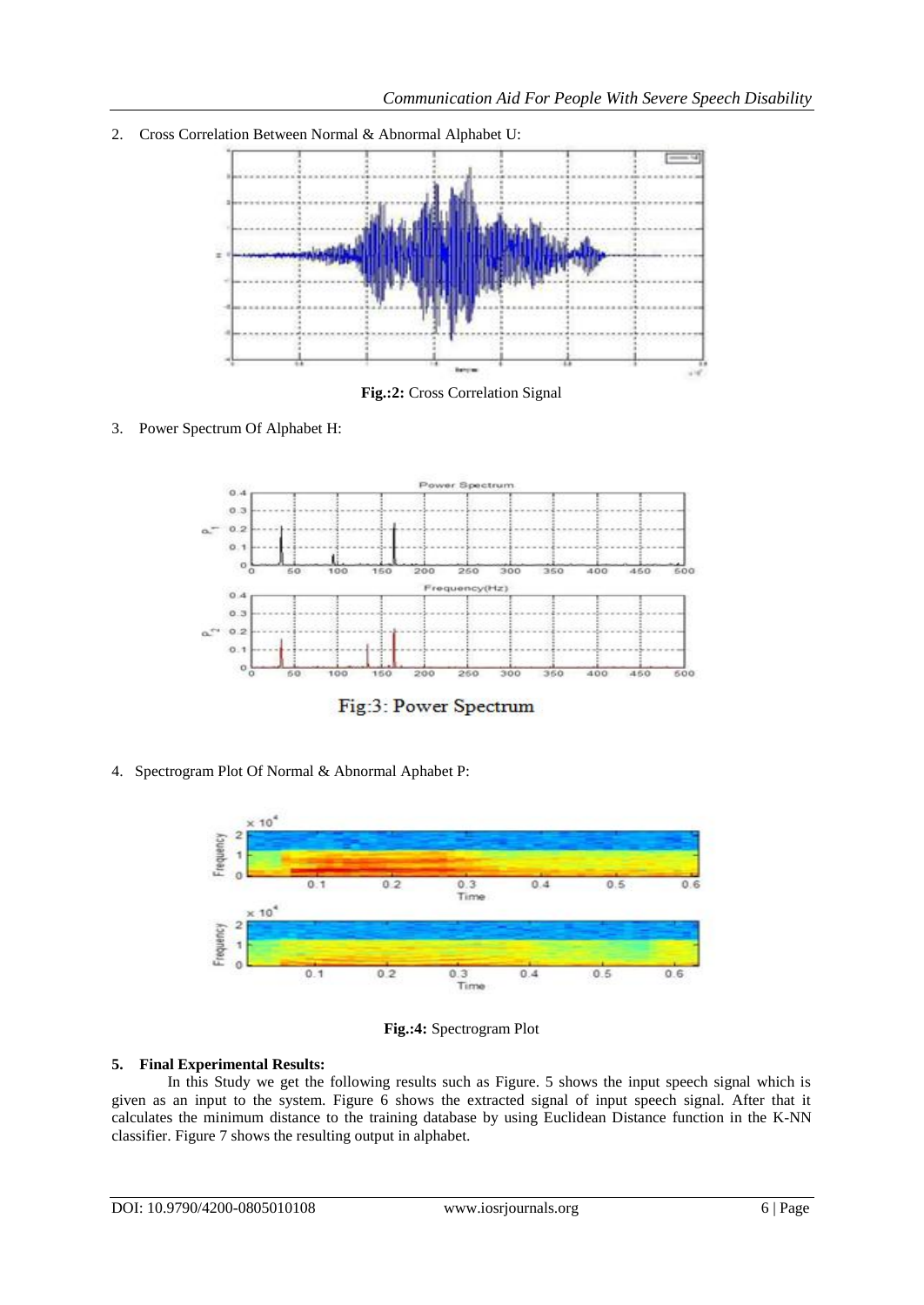

*Communication Aid For People With Severe Speech Disability*

**Fig. 5. Input Speech Signal**



**Fig. 6. Extracted Signal**

| nion 000<br>$-32$                                                                                                                                                                                                                                               |  |
|-----------------------------------------------------------------------------------------------------------------------------------------------------------------------------------------------------------------------------------------------------------------|--|
| 09:40:32) [MSC v.1500 32 bit (Intel)] on wi =                                                                                                                                                                                                                   |  |
| hse () " for more information.<br>BESTART announcements and construction of the construction of the construction of the construction of the construction of the construction of the construction of the construction of the construction of the construction of |  |
| Avya/ME KKW Alphabet/Database/A s107.wav<br>greater than FFT size (512), frame will be t                                                                                                                                                                        |  |
| greater than FFT size (512), frame will be t                                                                                                                                                                                                                    |  |
|                                                                                                                                                                                                                                                                 |  |
| $^{52}$<br><b>RESULT</b>                                                                                                                                                                                                                                        |  |
|                                                                                                                                                                                                                                                                 |  |
|                                                                                                                                                                                                                                                                 |  |
| OK                                                                                                                                                                                                                                                              |  |
|                                                                                                                                                                                                                                                                 |  |
|                                                                                                                                                                                                                                                                 |  |
|                                                                                                                                                                                                                                                                 |  |

**Fig. 7.** Resulting Output

# **V. Conclusion And Future Scope**

This system has described the development of the speech recognition system which is an acceptable system for the people with severe speech disabilities. It able to construct recognizer with apperception precision in excess of 85%.The word disability can avert those people who are suffering from severe speech disabilities from communicating in a way of doing thing that allows them to use for one ends their potential in education recreation. It ready to build recognizer with acknowledgment precision more than 95%.

A portion of a few issues which restrict the execution of the framework. Those constraints will be center in future work.